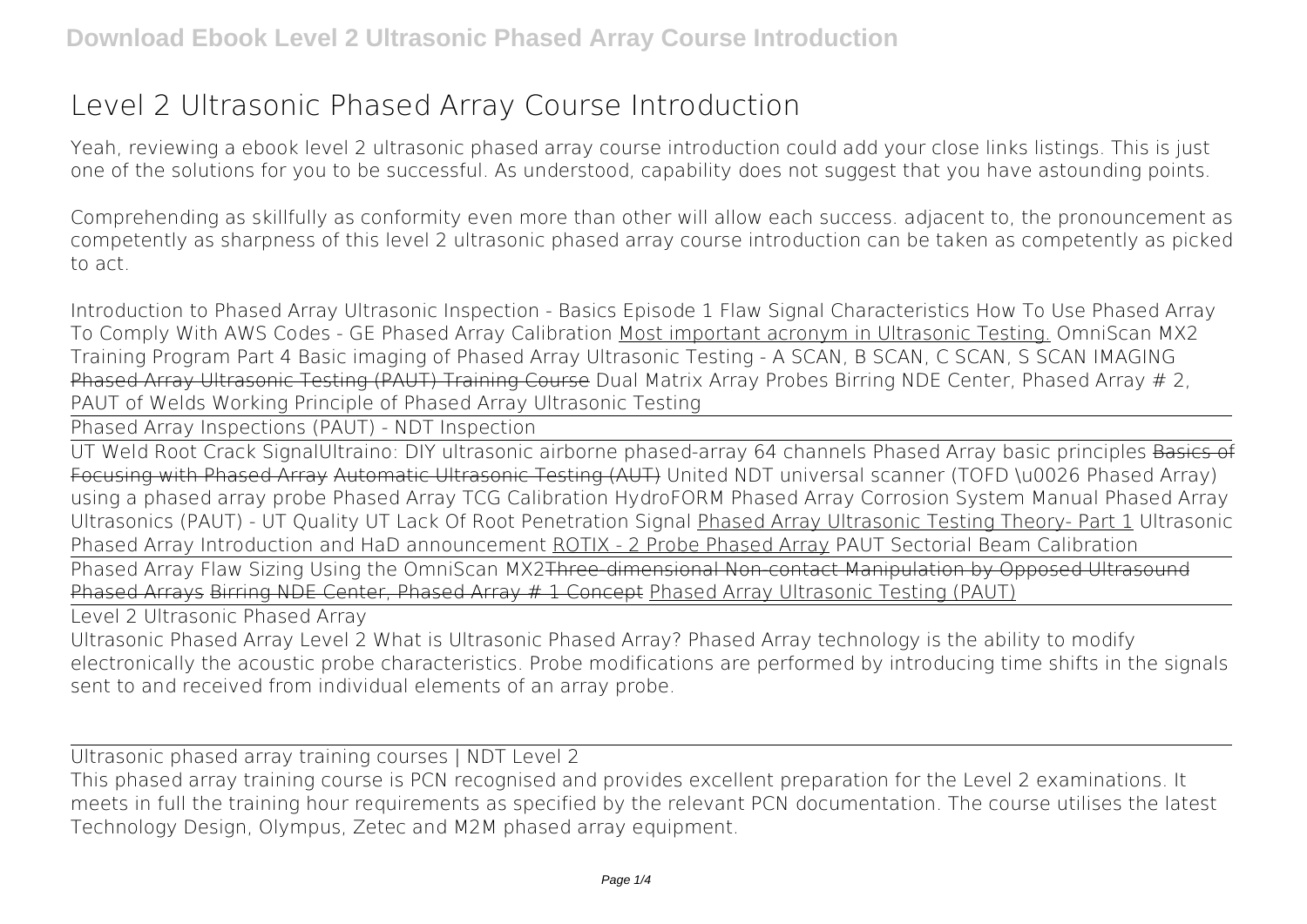Ultrasonic Phased Array (PAUT) Level 2 | IMechE Argyll Ruane UT: Phased Array Level 2 Refresher is ideal for those who already have a basic understanding of the techniques of ultrasonic phased array inspection and would like instruction to improve their knowledge and increase their experience in preparation for a recertification examination.

UT: Phased Array PCN Level 2 Refresher - Online | IMechE ...

This phased array training course is PCN recognised and provides excellent preparation for the Level 2 examinations. It meets in full the training hour requirements as specified by the relevant PCN documentation. The course utilises the latest Technology Design and Olympus phased array equipment.

PCN Level 2 Phased Array Ultrasonic Testing - IINDT Experienced Level 2 qualified ultrasonic technicians looking to expand their knowledge and gain a qualification in manual and encoded phased array ultrasonic testing (PAUT).

Phased Array Ultrasonic Testing (PAUT) Level 2 CSWIP (14 ... GSNDT Quality Management Program and their Phased Array Level II course has been approved by BiNDT to Level 2 standard. Courses will be available from January 2014 across the United Kingdom.

Phased Array Level 2 - Global School of NDT Level 2 Ultrasonic Phased Array Course Introduction Course Description  $\Pi$  Formal classroom theory sessions covering, comparison of conventional ultrasonic theory and phased array theory and techniques.  $\Pi$  Structured hands-on practical exercises using the OmniScan® on a range of defect samples.  $\Pi$  Technique development training and set-up optimization.  $\Pi$ Software manipulation for imaging ...

Ultrasonic Phased Array Level 2 Course Outline (40 hours) Directorate Personnel Air Force (DP– -AF), Under Training Workforce Management (UTW), Brindabella Business Park Canberra are the panelling authority for all NDI Level 2 Phased Array Ultrasonic Testing courses. Course Enquiries and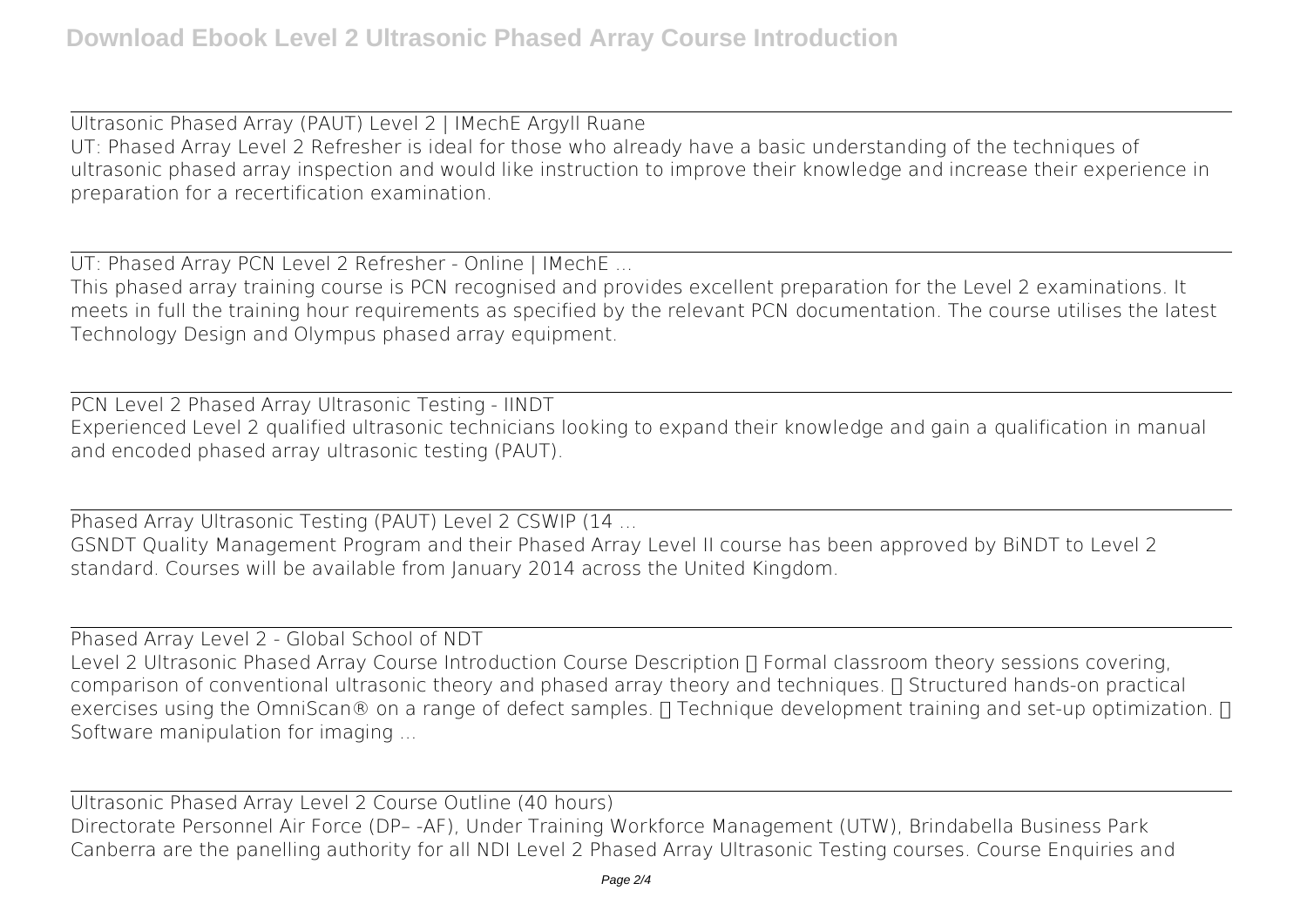Contact MR Murray Heath Training Manager DASA-DAVENG NDT&CT RAAF Base Amberley QLD 4306

NDT – PHASED ARRAY ULTRASONIC TESTING- LEVEL 2 Phased Array Ultrasonic Testing (PAUT) is an advanced non-destructive examination technique that uses ultrasonic probes capable of pulsing elements individually at different time intervals. Compared with conventional ultrasonics, PAUT provides higher probability of detection, it is faster, more reliable, and it provides 2D or 3D images and a permanent record of the inspection through the data ...

Phased Array Ultrasonic Testing (PAUT) - Welds April 27th, 2018 - Ultrasonic Testing Phased Array PCN Level 2 Refresher Online NDT Training The Final Assessment Takes Questions From All Previous Assessments To Fully Review' 'PAUT ABBREVIATION STANDS FOR PHASED ARRAY ULTRASONIC TEST JANUARY 13TH, 2018 - PHASED ARRAY ULTRASONIC TEST DEFINITION CATEGORIES TYPE AND OTHER RELEVANT INFORMATION PROVIDED BY ALL ACRONYMS PAUT STANDS FOR PHASED ...

Phased Array Exam Questions - ftik.usm.ac.id With advancements in digital control and imaging, other techniques have been developed including phased array ultrasonic testing, time of flight diffraction, digital and computed radiography, eddy current array and pulsed eddy current. With over 50 years' experience, highly knowledgeable staff and a worldwide network of locations, we are trusted by industry to deliver high quality NDT training ...

NDT - Non-Destructive Testing - TWI Training PHASED ARRAY ULTRASONIC TESTING OF WELDS - LEVEL 2 1. Duration : 15 days \\ 120 Hrs. 2. Course Syllabus : a. Introduction in PAUT b. product technology c. Basic Principals of PAUT d. Basic components of PAUT e. PAUT Probe Characteristics f. Types of PAUT Probes g. Beam Shaping & Steering Dynamic Depth …

PHASED ARRAY ULTRASONIC TESTING OF WELDS – LEVEL 2 - apex Phased Array Ultrasonic Testing (PAUT) Level 2 Phased Array is an advanced pulse-echo technique that utilizes multiple miniaturized transducers and time-delays to shape the ultrasonic sound beam to a desired angle and focus.